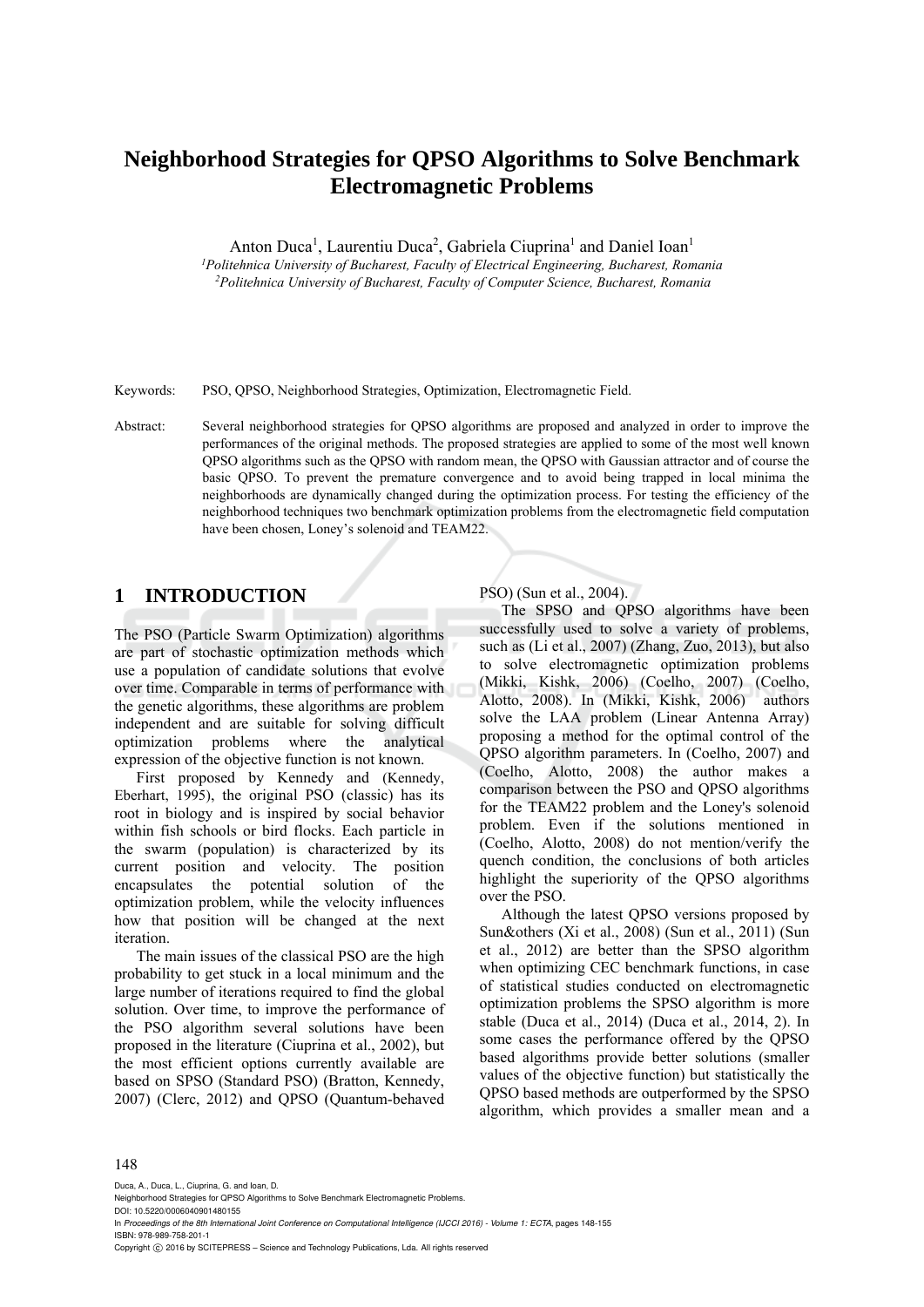smaller standard deviation.

To improve the QPSO algorithms performances when solving electromagnetic problems this paper proposes and studies several neighborhood strategies.

Starting from the idea used in SPSO, in the current paper different neighborhood strategies are applied to enhance the performances of the best QPSO algorithms available at present time, QPSO-WM (weighted mean) (Xi et al., 2008), QPSO-GA (Gaussian attractor) (Sun et al., 2011), QPSO-RO (ranking operator) (Sun et al., 2012), QPSO-RM (random mean) (Sun et al., 2012), and basic (Sun et al., 2004). To avoid the premature convergence and local minima the neighborhoods are dynamically changed during the optimization process. The influence of the change frequency over the performances is analyzed for each neighborhood scheme and each QPSO algorithm. The tests are carried for two benchmark electromagnetic optimization problems, Loney's solenoid and TEAM22.

### **2 QPSO ALGORITHMS**

Unlike PSO and SPSO algorithms, where the particle trajectories are according to Newton's mechanic laws, QPSO is a quantum system proposed by Sun & others (Sun et al., 2004). In QPSO the behavior of each particle is described by a wave function  $\Psi$  (Schrödinger's equation)  $|\Psi|^2$  being the probability density function for the particle position. On the other hand, while in the PSO algorithm the particles converge to the solution through the global best position, in QPSO the particles exert a greater influence on each other through an average of the personal best positions, so the probability to get stuck in a local minimum is smaller.

The coordinate *j* for a particle *i* at the step  $(t + 1)$ is given by:

$$
x_{i,j}(t+1) = p_{i,j}(t) \pm \n\pm \beta \cdot |m_j(t) - x_{i,j}(t)| \cdot \ln(1/u_{i,j})
$$
\n(1)

$$
p_{i,j}(t) = \alpha_{i,j} \cdot x_{PB \ i,j}(t) +
$$
  
+  $(1 - \alpha_{i,j}) \cdot x_{GB \ j}(t)$ , (2)

where *p* is called attractor, *u* and *α* are random generated numbers uniformly distributed in the interval [0, 1) (for each component of a particle), and  $\beta$  is a contraction–expansion factor linearly decreased at each iteration with values between 1

and 0.5. The particles in a QPSO algorithm exert great influence on each other through a mean best (*m*) calculated using the formula:

$$
m(t) = [m_1(t), m_2(t), \dots m_n(t)] =
$$
  
= 
$$
\left[ \frac{1}{M} \sum_{i=1}^{M} x_{PBi,1}(t), \dots \frac{1}{M} \sum_{i=1}^{M} x_{PBi,n}(t) \right],
$$
 (3)

where  $M$  is the swarm size (the number of particles) and *n* is the number of coordinates for the position of a particle.

During time, to enhance the performances of the QPSO several variants have been proposed. The most effective QPSO based algorithms available today are: QPSO with weighted mean (QPSO-WM), QPSO with Gaussian attractor (QPSO-GA), QPSO with ranking operator (QPSO-RO), and QPSO with random mean (QPSO-RM).

In QPSO-WM (Xi et al., 2008), at each iteration, the particles are sorted according to their fitness values. Each particles is assigned a weight  $(\alpha)$ related to its ranking position (better solution means larger weight), to enforce an elitism behavior. The mean is calculated as a weighted sum as follows:

$$
m(t) = \frac{1}{M} \left[ \sum_{i=1}^{M} \alpha_{i,1} \cdot x_{PBi,1}(t), \dots \sum_{i=1}^{M} \alpha_{i,n} \cdot x_{PBi,n}(t) \right]. \tag{4}
$$

For improving the convergence, diversify the swarm, and escaping the local minima, in (Sun et al., 2011) the authors propose a new QPSO-GA algorithm which changes the attractor (*p*) from the position formula to a Gaussian probability distribution. The new attractor (*np*) is evaluated with the formula:

$$
np_{i,j}(t) = N(p_{i,j}(t), m_j - p_{i,j}(t)), \qquad (5)
$$

$$
x_{i,j}(t+1) = np_{i,j}(t) \pm \frac{}{}(0) \pm \beta \cdot |m_j(t) - x_{i,j}(t)| \cdot \ln(1/u_{i,j})
$$
 (6)

where *N* is a function with Gaussian distribution. In the beginning the particles are scattered in a wider space, and the standard deviation is larger, while in the late stage of the search the particles converge toward the mean, and the standard deviation decreases toward zero.

In (Sun et al., 2012), the authors demonstrate using the probabilistic metric spaces theory that QPSO can converge to a global optimum, and propose two new improvements QPSO-RM and QPSO-RO. The QPSO-RM algorithm replaces the mean best position with a personal best position of a random selected particle. This change diversifies the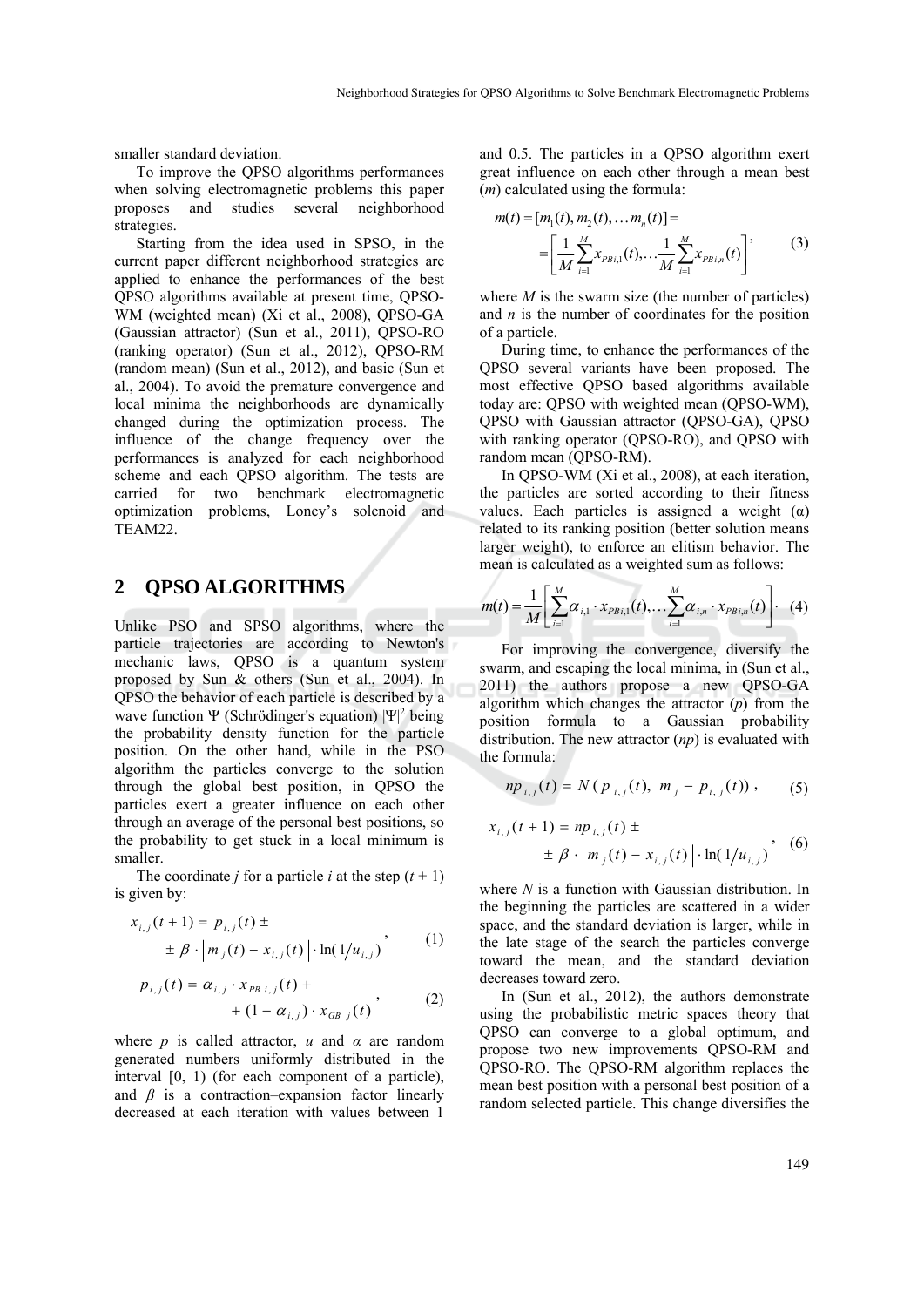swarm and enhances the ability of the global search.

Unlike the previous algorithms, where the particles move toward global best, in the QPSO-RO each particle is guided by its personal best and the personal best of a random selected particle. The selected particle is chosen from the particles with a better fitness value, and its selection is based on a ranking operator. The formula for the attractor becomes:

$$
p_{i,j}(t) = \alpha_{i,j} \cdot x_{PB \ i,j}(t) +
$$
  
+  $(1 - \alpha_{i,j}) \cdot x_{PB \ q,j}(t)$ , (7)

where  $q$  is the random selected particle with a better fitness value.

## **3 QPSO NEIGHBORHOOD STRATEGIES**

Three different neighborhood strategies are proposed and analyzed for combining with the QPSO algorithms, one with unidirectional links and two with bidirectional links between particles.

For the first strategy, which is inspired from Clerc's SPSO (Clerc, 2012), the particles of the swarm are connected, each connection representing a unidirectional link between two particles. A unidirectional link has an informed and an informing particle, the informed particle knowing the position and the personal best of the second particle. Thus, each informed particle has a set of informing particles called neighborhood (Figure 1). This strategy will be referred as INF (from informed/informing).



Figure 1: INF neighborhood strategy for a swarm with 6 particles and 3 informants.



Figure 2: Subswarm neighborhood strategy for a swarm with 6 particles and 2 subswarms.

When adapted to our QPSO algorithms, the INF strategy will compute for each particle the mean only using particle's neighborhood, and the attractor using the local best a from the same neighborhood. In the case of QPSO-RO/RM the random chosen particles for mean and attractor components will only be from the neighborhood.

If for a given number of iterations the current structure of the INF swarm does not improve the global best the structure is regenerated randomly. The pseudocode for this strategy is the following: ;generate links between particles noImprovmentSteps=0 TIONS foreach iteration foreach particle *i* ;calculate localbest for N*i*  ;calculate medium for N*i*  ;calculate attractor for N*i*  ;calculate new position ;evaluate foreach particle *i* ;update position ;update personal best ;calculate global best if (global best was improved) noImprovmentSteps=0 else noImprovmentSteps ++ if (noImprovmentSteps==MAX) ;generate new links noImprovmentSteps=0

For the second and third strategies the swarm is divided into subswarms. The subswarms are disjoint meaning there are no connections between particles belonging to different subswarms. Inside a subswarm the particles are fully connected, one particle has as neighbors all the other particles (Figure 2).

Just as for the first strategy, the subswarms are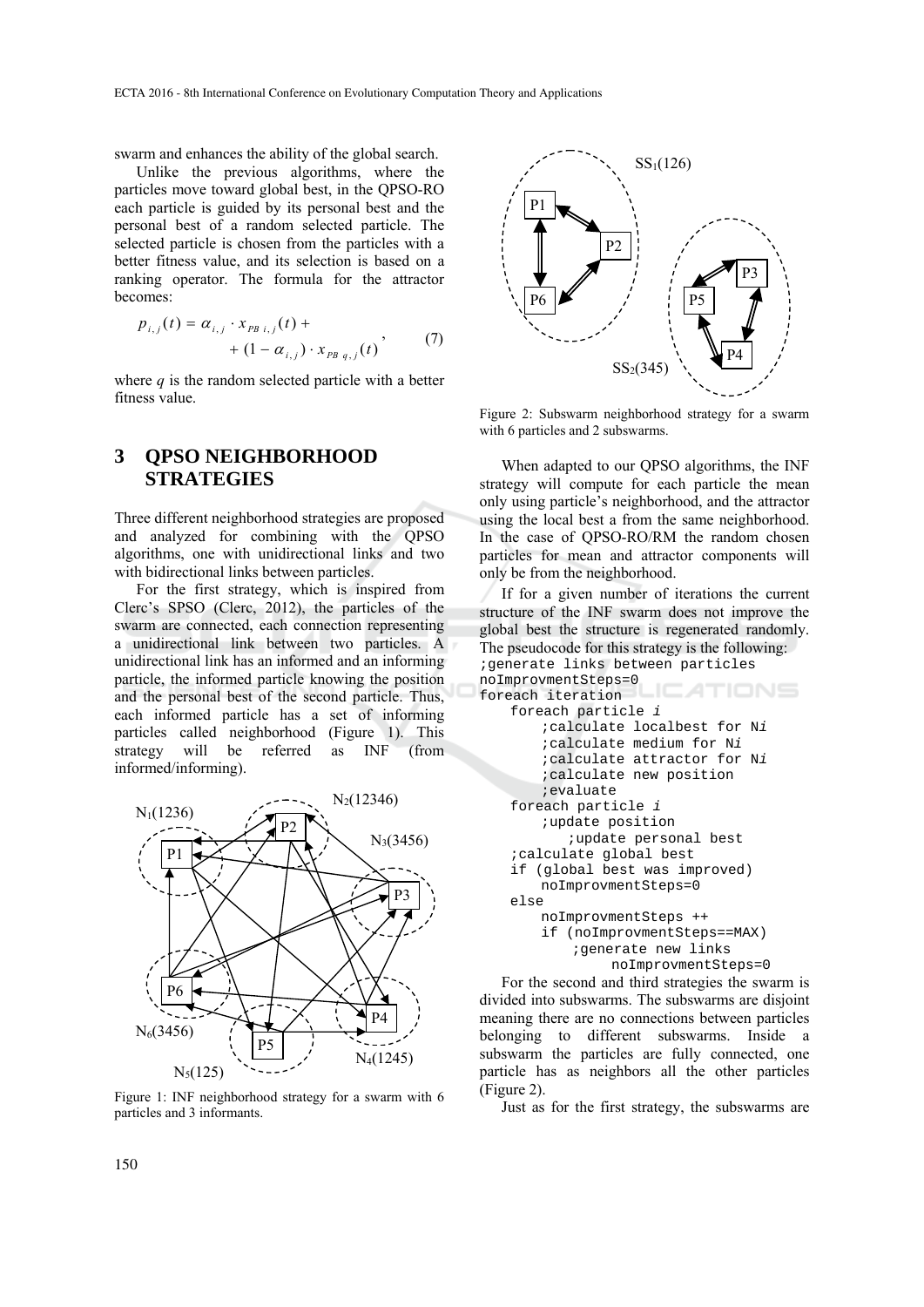dynamically changed during the optimization process if the global best is not improved for several iterations. The particles are assigned to subswarms randomly, each subswarm having a fixed number of particles.

The second strategy will compute the attractor of each particle using the local best of the belonging subswarm (or particles inside it, in case of QPSO-RO), while the third strategy will use the global best. For both strategies the mean will be evaluated (generated in case of QPSO-RM) only using particles inside the corresponding subswarm. The second strategy will be reffered as SS-LB while the third strategy will be reffered as SS-GB (from subswarm with local/global best).

The pseudocode for the second strategy (similar for third strategy) is the following:

```
;generate subswarms 
noImprovmentSteps=0 
foreach iteration 
     foreach subswarm SSj
         ;calculate localbest
         ;calculate medium
         foreach particle i in SSj
             ;calculate attractor
             ;calculate new position
             ;evaluate 
     foreach particle i 
         ;update position 
           ;update personal best 
     ;calculate global best 
     if (global best was improved) 
         noImprovmentSteps=0 
     else 
        noImprovmentSteps ++ 
         if (noImprovmentSteps==MAX) 
             ;generate subswarms 
                 noImprovmentSteps=0
```
### **4 ELECTROMAGNETIC PROBLEMS**

The QPSO based algorithms have been tested on two electromagnetic benchmark problems defined by the COMPUMAG community.

#### **4.1 The TEAM22 Problem**

Two coaxial coils carry current with opposite directions (Figure 3), operate under superconducting conditions and offer the opportunity to store a significant amount of energy in their magnetic fields, while keeping within certain limits the stray field (Ioan et al., 1999). An optimal design should couple the energy to be stored by the system with a minimum stray field into one objective function.



Figure 3: TEAM22 problem configuration.

The objective function has as parameters, the radii (*R*), the heights (*h*) , the thicknesses (*d*) and the current densities (*J*). Besides domain restrictions, the problem must take into account that the solenoids do not overlap each other, and the superconducting material should not violate the quench condition that links together the value of the current density and the maximum value of magnetic flux density.

The evaluation method of the objective function is based on the Biot-Savart-Laplace formula in which the elliptic integrals are computed by using the King algorithm and numerical integration as in (TEAM22, 2015).

#### **4.2 The Loney's Solenoid**

The Loney's solenoid benchmark problem, formulated in (Di Barba et al., 1995) consists of a main coil and two identical correction coils, having fixed dimensions (Figure 4).



Figure 4: Loney's solenoid problem configuration.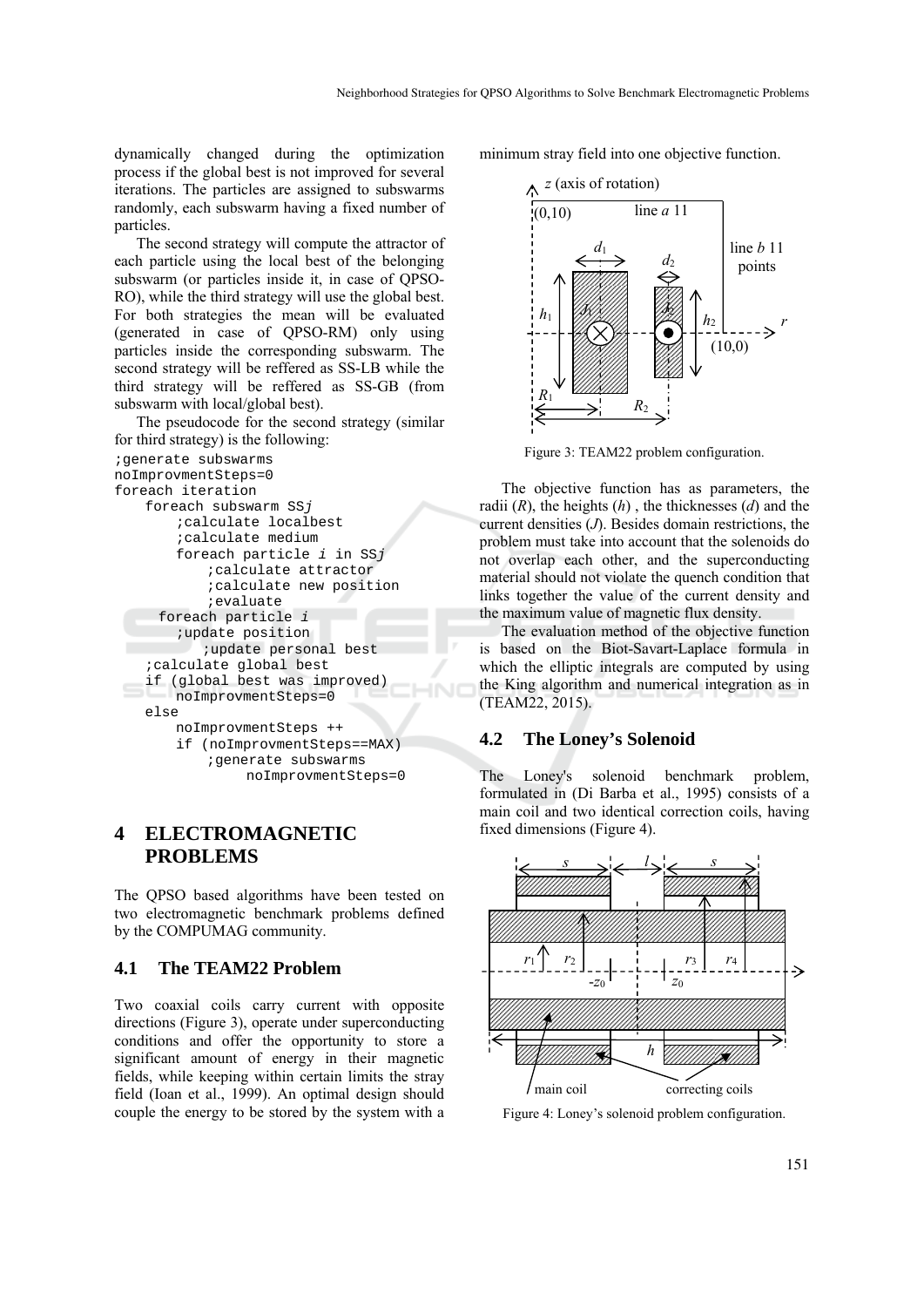A constant current flows through the coils such that their current density is the same. The aim is to produce a constant magnetic flux density in the middle of the main coil. The parameters to be optimized are the length of the correction coils (*s*) and the axial distance between them (*l*).

The objective function is of minmax type, i.e. minimize the maximum difference between the values of the magnetic flux density along a straight segment in the middle of the main solenoid, i.e. minimize  $(B_{max} - B_{min})/B_0$ , where  $B_0$  is the magnetic field density in the middle of the main coil. The maximum and minimum values are sought along the segment  $[-z_0, z_0]$ . Tests done by the authors of this benchmark revealed that the problem is non convex and ill conditioned (Di Barba, Savini, 1995). The electromagnetic field problem is easily solved, in a magnetostatic regime, by discretizing the coils in elementary coils without thickness and by applying well known analytical formulas for the field along the solenoid axis.

### **5 RESULTS**

To solve the electromagnetic optimization problems four QPSO based algorithms have been considered QPSO-WM, QPSO-Gauss, QPSO-RM and QPSO-RO. After a preliminary study, QPSO-Gauss and QPSO-RM, together with the basic QPSO, have been chosen for further testing. Each of the three mentioned QPSO algorithms have been adapted and combined with each of the described neighborhood strategies, INF, SS-LB and SS-GB. Further more, for each combination have been analyzed the influence over the performances of the structure change frequency.

Tables 1 and 2 (see Appendix section) present the solution fitness values for 30 independent tests (runs), each run having different random values for the initial population. For each test the swarm size was 32, and the stop criteria was the maximum number of iterations equivalent to 2560 objective function evaluations. Mean-best is the average of the best solutions (minimum values) obtained at each of the 30 runs, while Min-best (Max-best) is the minimum (maximum) of the minimum values obtained at each run. The number of informants for INF strategy was 3, and the number of subswarms for SS-LB(GB) was 4. Two different frequencies were tested, a low frequency (LF) of 10 iterations, and a high frequency (HF) which meant change at each iteration if the global best was not improved.



Figure 5: QPSO mean for Loney.



Figure 6: QPSO-RM mean for Loney.



Figure 7: QPSO-Gauss mean for Loney.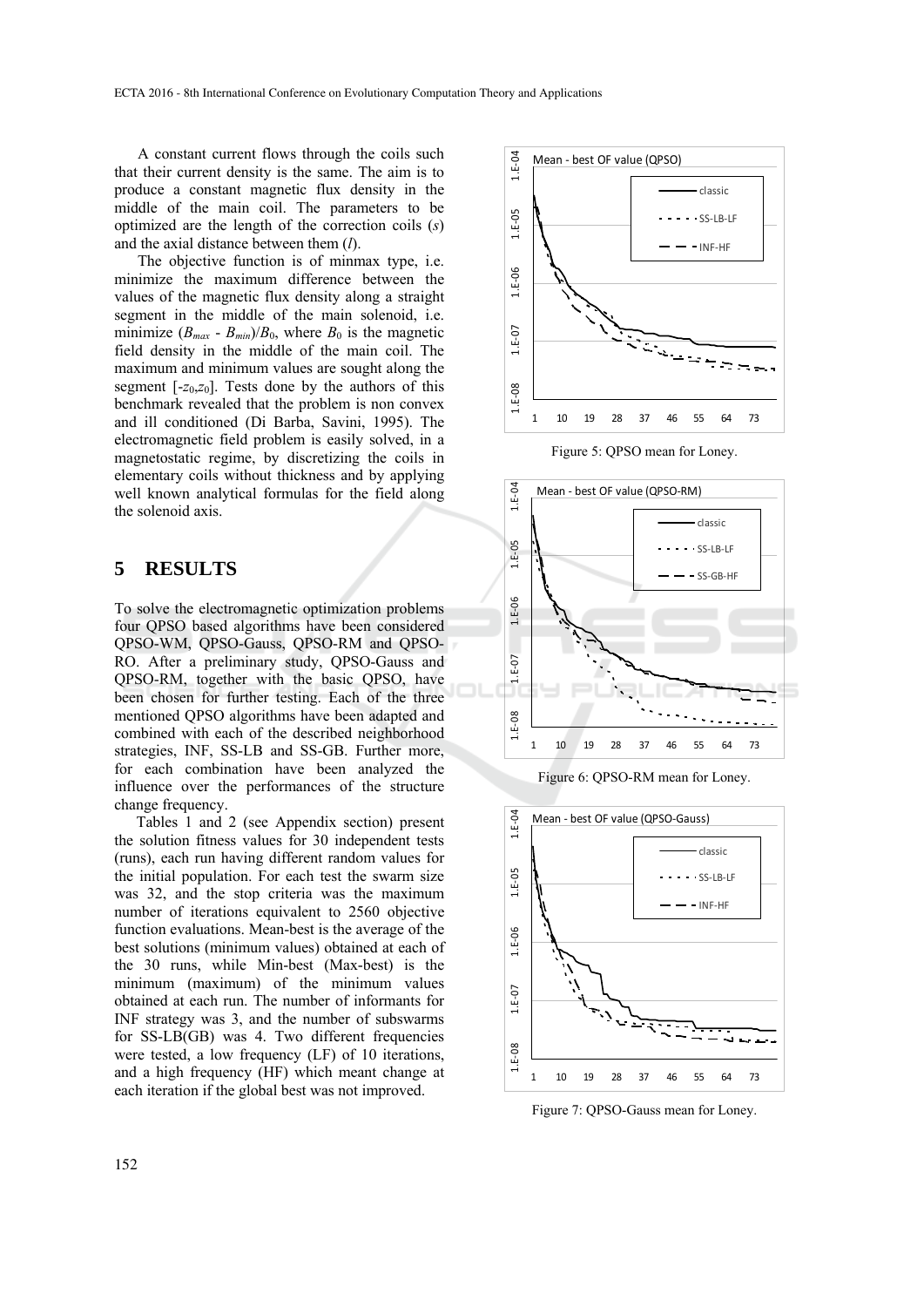

Figure 8: QPSO mean for TEAM22.





Figure 9: QPSO-RM mean for TEAM22.

Figure 10: QPSO-Gauss mean for TEAM22.

For the Loney's solenoid benchmark, the classic algorithms performances are always improved when the algorithms are enhanced with neighborhood strategies. The most stable combinations (smallest mean-best, and standard deviation) are QPSO-RM with SS-LB-LF, and QPSO-Gauss with INF-HF. The overall best solution, which is among the best found in the literature (by our knowledge), was obtained with QPSO-RM with SS-LB-LF. In terms of frequency, while for the SS-LB strategy the low frequency is better, for SS-GB and INF strategies the high frequency provides better results.

For the TEAM22 benchmark the algorithms with neighborhood strategies provide most of the time better mean and standard deviation values, but the improvement for the best solution is not as significant as in the case of Loney's solenoid. Surprisingly, the best solution is obtained with the classic version of the basic QPSO, which offers a solution close to the well known best from the literature (1.8 E-3) (TEAM22, 2015). The most stable combinations are QPSO-Gauss with SS-GB-HF (LF), QPSO-RM with SS-LB-LF(HF), and QPSO with SS-GB-LF. Regarding the frequency change of particles connections, the small frequencies are suitable for obtaining better mean values while high frequencies lead to better standard deviations.

The improvements obtained with the algorithms enhanced with neighborhood strategies can also be seen from mean-best evolution during the optimization process. Besides the fact that statistical mean values are smaller, the neighborhood enhanced algorithms are more stable having a smoother evolution while the classic algorithms evolve (with some exceptions) in slopes.

### **6 CONCLUSIONS**

The present paper studied the efficiency of neighborhood strategies when applied to QPSO based algorithms to solve benchmarks electromagnetic problems.

Three different neighborhood have been proposed and analyzed, one with unidirectional and two with bidirectional particle connections. In the first strategy, inspired from Clerc's SPSO, each link has an informant and an informed particle, thus each particle has its own neighborhood containing the informants. The other two strategies divide the swarm into disjoint subswarms and use to calculate the attractors the local best of the subswarm or the global best. For all the strategies the connections are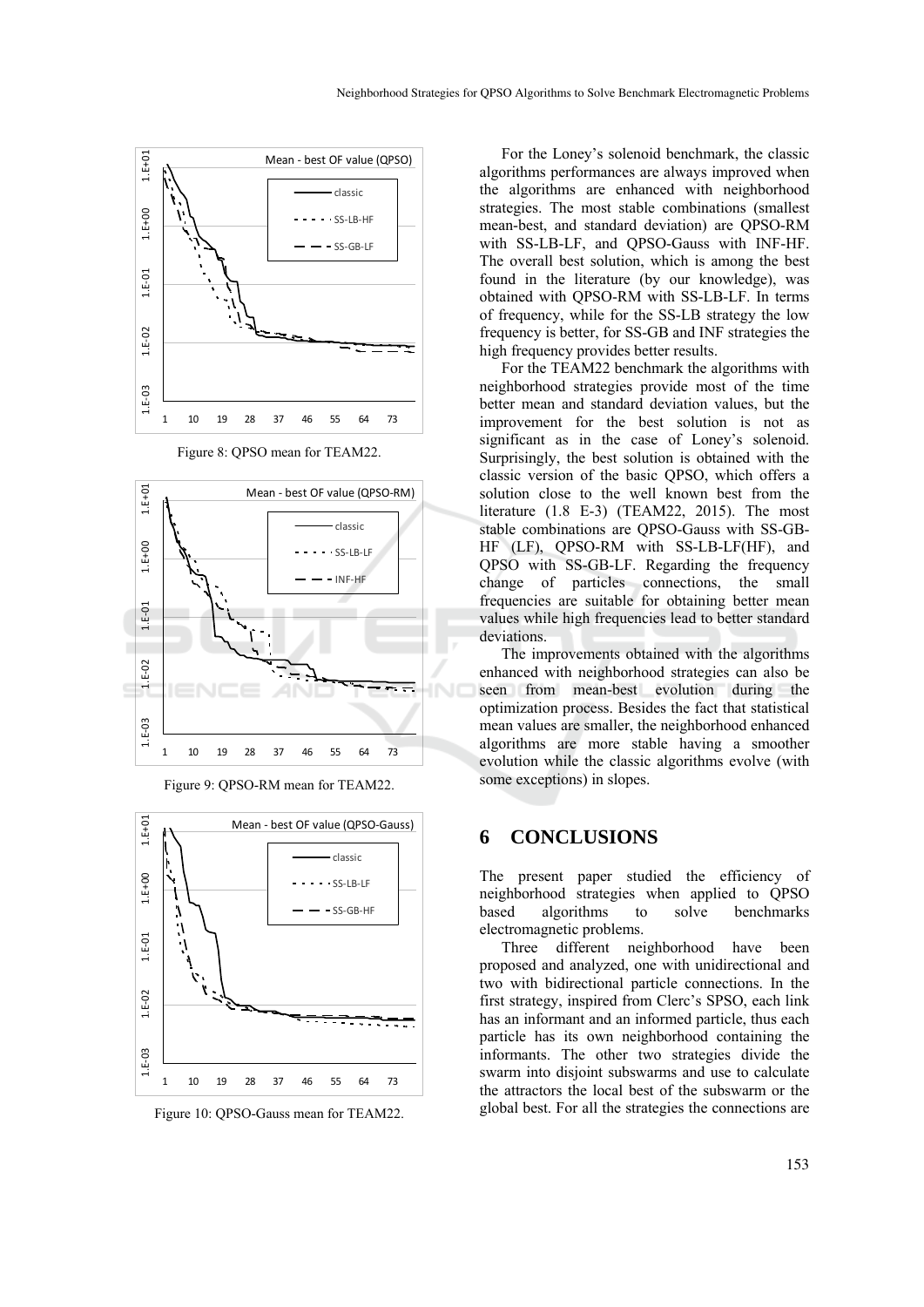dynamically changed, reset and randomly regenerated, if the solution is not improved for several iterations.

These strategies have been applied to the best QPSO algorithms available, such as QPSO-RM, QPSO-Gauss or basic QPSO, and were tested on two problems from electromagnetism, namely TEAM22 and Loney's solenoid.

In case of Loney's solenoid benchmark the QPSO algorithms enhanced with neighborhood strategies significantly improve the results for each of the combinations. The enhanced QPSO algorithms provide much small mean and standard deviation values. In the same time the overall best solution obtained with a QPSO-RM with SS-LB is one of the best solutions available in the literature.

In case of TEAM 22 problem the enhanced QPSO algorithms performed better in terms of stability providing smaller mean and standard deviation values. However, the best solution is given surprisingly by the basic QPSO.

For both testing problems the frequency of structure (connections) change has also been studied. A low frequency was more suitable for the SS-LB strategy. For the other two strategies a higher frequency leads most of the times to better results, but the optimal frequency also depends on the QPSO algorithm.

### **ACKNOWLEDGEMENTS**

This work has been supported by the Politehnica University of Bucharest in the frame of the project UPB Grant of Excellence, no. 254/2016, the Romanian Government in the frame of the PN-II-PT-PCCA-2011-3 program, grant no. 5/2012 (managed by CNDI– UEFISCDI, ANCS), and in the frame of RO-BE bilateral project, grant no xx/2016.

ECHNO

#### **REFERENCES**

- Bratton, Kennedy, 2007. Defining a standard for particle swarm optimization. *Proceedings of the IEEE Swarm Intelligence Symposium*, 2007.
- Ciuprina, Ioan, Munteanu, 2002. Use of intelligent-particle swarm optimization in electromagnetics. *IEEE Transactions on Magnetics, vol. 38 (2),* pp. 1037- 1040.
- Clerc, 2012. Standard particle swarm optimization. *Open access archive HAL* (http://clerc.maurice.free.fr/pso/ SPSO\_descriptions.pdf).
- Coelho, 2007. A novel Gaussian quantum-behaved particle swarm optimizer applied to electromagnetic

design, IET Science, *Measurement & Technology 1,* pp. 290–294.

- Coelho, Alotto, 2008. Global optimization of electromagnetic devices using an exponential quantum-behaved particle swarm optimizer, *IEEE Transactions on Magenetics 44*, pp. 1074–1077.
- Di Barba, Gottvald, Savini, 1995. Global optimization of Loney's solenoid: *A benchmark problem. Int. J. Appl. Electromagn. Mech., vol. 6, no. 4, pp. 273–276*.
- Di Barba, Savini, 1995. Global optimization of Loney's solenoid by means of a deterministic approach. *Int. J. Appl. Electromagn. Mech., vol. 6, no. 4, pp. 247–254*.
- Duca, Duca, Ciuprina, Yilmaz, Altinoz, 2014, PSO Algorithms and GPGPU Technique for Electromagnetic Problems, *in the International Workshops on Optimization and Inverse Problems in Electromagnetism (OIPE)*, Delft, The Netherlands. (under review process, to be published by an ISI indexed journal).
- Duca, Rebican, Janousek, Smetana, Strapacova, 2014. PSO Based Techniques for NDT-ECT Inverse Problems. *In Electromagnetic Nondestructive Evaluation (XVII), vol. 39, pp. 323 - 330*. Capova, K., Udpa, L., Janousek, L., and Rao, B.P.C. (Eds*.), IOS Press*, Amsterdam.
- Ioan, Ciuprina, Szigeti, 1999. Embedded stochasticdeterministic optimization method with accuracy control. *IEEE Transactions on Magnetics, vol. 35 , pp. 1702-1705.*
- Kennedy, Eberhart, 1995. Particle swarm optimization. *Proceedings of IEEE International Conference on Neural Networks, pp. 1942-1948*.
- Li, Wang, Hu, Sun, 2007. *A new QPSO based BP neural network for face detection, Fuzzy Information and Engineering, Advances in Soft Computing 40*, Springer.
- Mikki, Kishk, 2006. Quantum particle swarm optimization for electromagnetics, *IEEE Transactions on Antennas and Propagation 54, pp. 2764–2775.*
- Sun, Feng, Xu, 2004, Particle swarm optimization with particles having quantum behavior, in: *IEEE Proceedings of Congress on Evolutionary Computation, pp. 325–331.*
- Sun, Fang, Palade, Wua, Xu, 2011*. Quantum-behaved particle swarm optimization with Gaussian distributed local attractor point, Applied Mathematics and Computation 218, pp. 3763–3775.*
- Sun, Wua, Palade, Fang, Lai, Xu, 2012. *Convergence analysis and improvements of quantum-behaved particle swarm optimization, Information Sciences 193*, pp. 81–103.
- TEAM22 benchmark problem, *2015.* http://www.compumag.org/jsite/team.html.
- Xi, Sun, Xu, 2008. An improved quantum-behaved particle swarm optimization algorithm with weighted mean best position, *Applied Mathematics and Computation 205, pp. 751–759.*
- Zhang, Zuo, 2013. *Deadline Constrained Task Scheduling Based on Standard-PSO in a Hybrid Cloud, Advances in Swarm Intelligence*, Springer.